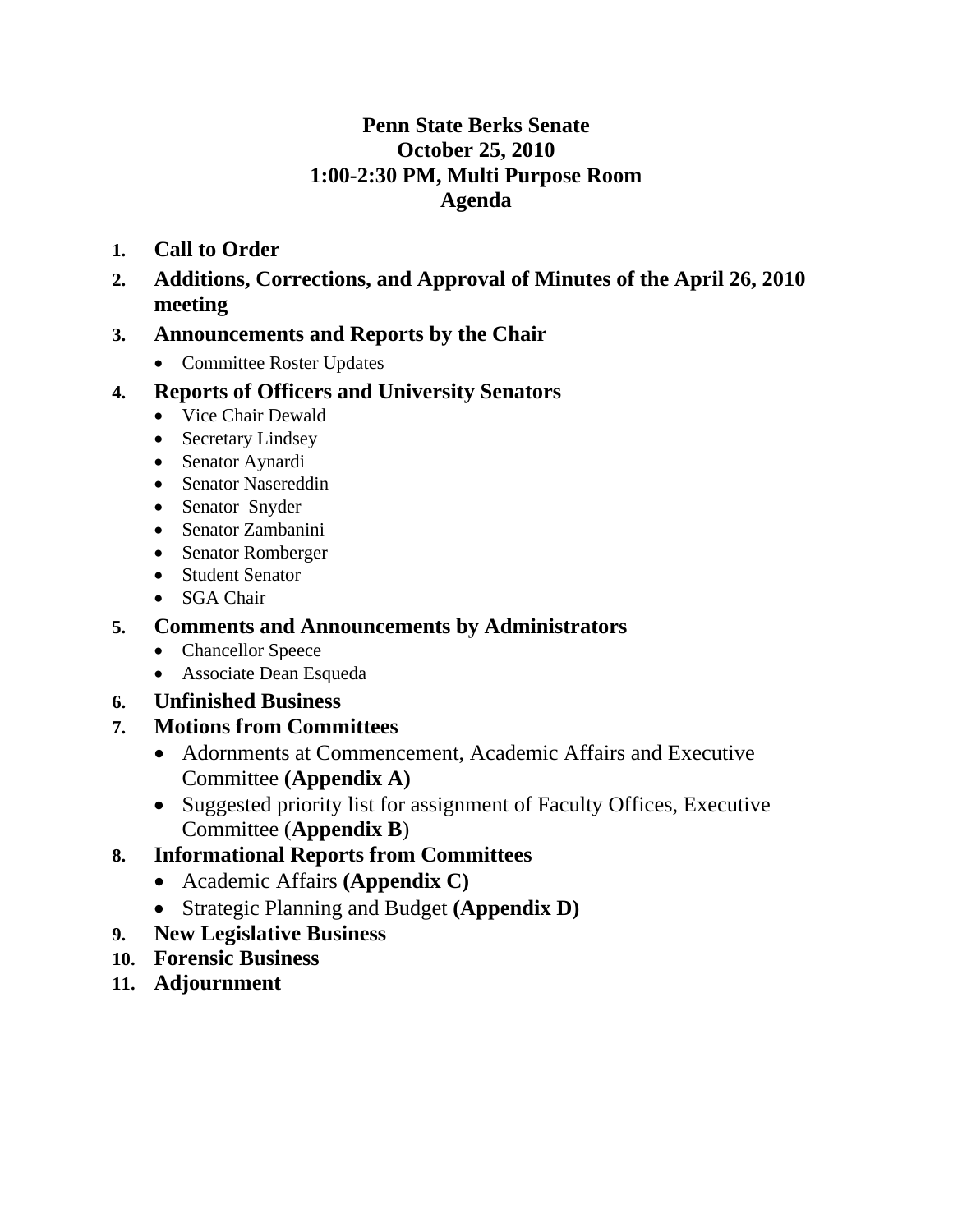#### **Penn State Berks Senate Monday, September 20, 2010 1:00-2:30 PM, Multi-Purpose Room**

Attendees: Katie Amaral, Mohamad Ansari, Jennifer Arnold, David Aurentz, Martha Aynardi, David Bender, William Bowers, Tricia Clark, Jennifer Dareneau, Nancy Dewald, Mike Fidanza, Bob Forrey, Paul Frye, Leonard Gamberg, Sudip Ghosh, Selvi Jagadesan, Abdullah Konak, Sadan Kulturel, Jim Laurie, Eric Lindsey, Deena Morganti, Mike Moyer, Mahdi Nasereddin, Rungun Nathan, Sandee Nevitt, Randall Newnham, JoAnne Pumariega, Jianbing Qi, Malika Richards, Andrew Romberger, John Shank, Alice Shaparenko, Steve Snyder, Christian Weisser, Amy White-Berger, Bob Zambanini, Mitch Zimmer (Faculty); Mary Lou D'Allegro, Marie Smith (Staff); Pradip Bandyopadhyay, Kim Berry, Paul Esqueda, Janelle Larson, Belen Rodriguez-Mourelo, Susan Speece (Administration); Brandon Bernard, Kevin McCarthy, Eric Miggins (Students)

#### **1. Call to Order**

#### **2. Approval of Minutes of the Preceding Meetings- Minutes of April 26, 2010–** *The minutes were approved.*

#### **3. Announcements and Reports by the Chair –**

- The Chancellor's Excellence Fund will be used to reward positive participation and assessment.
- Twenty nominations have been received from faculty for the upcoming Search Committee for the Chancellor at Berks. A total of ten faculty names will be submitted to University Park covering various disciplines and ranks. Of that list, a total of five faculty members will be selected to serve on the committee. There is also a separate search underway nominating staff, advisory board, students and community members. The final committee will be *charged* at their first meeting at the end of October.
- The issue of adornments at commencement is still unresolved. There is currently no record of this being voted on, only proposed. Faculty members were encouraged to review the original comments from the 2004 meeting minutes and forward their comments to the Chair. A legislative report will be crafted by the Academic Affairs and the Executive committees to be voted upon possibly as soon as the October meeting. The goal is to have a resolution in place by the 2011spring commencement.
- The Chair announced his plans to retire effective June 30, 2011.
- **4. Reports of Officers and University Senators** 
	- **Vice-Chair Dewald No Report**
	- **Secretary and Senator Lindsey No Report**
	- **Senator Aynardi** A benefits meeting will be held on September 28 to discuss the upcoming changes to our healthcare plan for 2011; all are strongly encouraged to attend. It was suggested that a report be crafted and submitted to the University Benefits committee outlining concerns that faculty and staff have to the changes with the healthcare plan. The Chair agreed and asked that a report be submitted to his attention which will then be taken up with the Executive committee for review. Senator Aynardi reported that the Faculty Benefits committee are aware of these concerns and is currently working on a report outlining the unfairness of the increase with particular emphasis to staff that are in the lower income bracket.
	- **Senator Nasereddin** The Computer & Informational Systems committee and the Library committee at University Park will be merging. Senator Nasereddin requested that any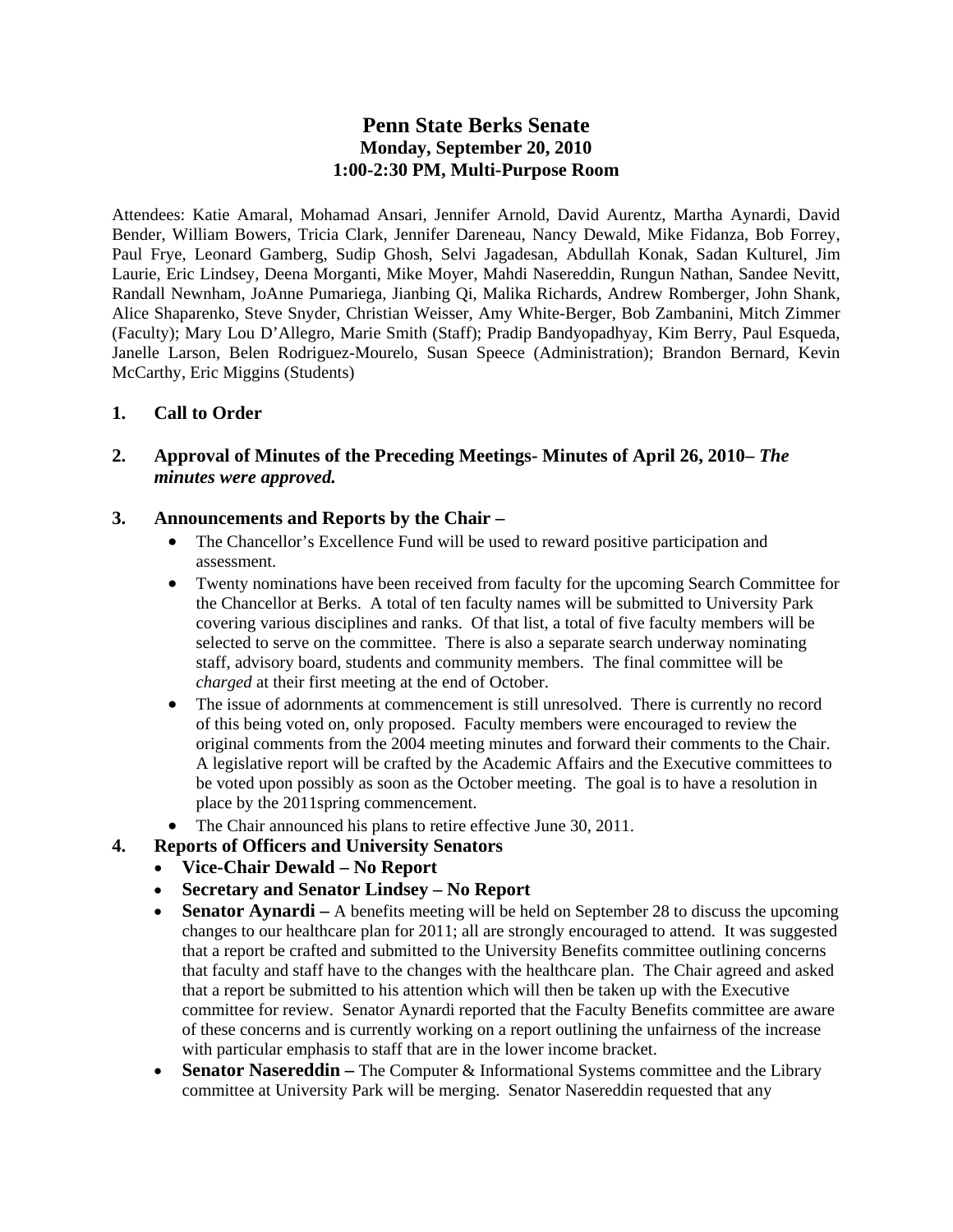comments concerning the *charges* for these two committees be forwarded to his attention so that they may be included in the report.

- **Senator Snyder (Appendix A)** Senator Snyder reviewed his current obligations as University Senator to serve on the Intra-University Relations committee (IRC) and the standing Fixed-Term Faculty sub-committee as outlined in the report.
- **Senator Zambanini** All main proposals were passed at the recent Curricular Affairs committee meeting.
- **Senator Romberger –**
	- The Chair reported that he is serving on the Faculty Affairs committee for the University Senate and the Faculty Rights and Privacy sub-committee. Also reported, the implementation of the online SRTE's is currently being monitored; Academic Freedom, policy (HR-64) is up for review; Joint Administration Faculty Senate Textbook committee report will be coming to Senate Council, then to University Senate for their October meeting; HR&R Statement for Policies Guide, policy (HR-76) is up for revision; and Courseware Conflict of Commitment, Conflict of Interest, Research Ethics, (RA-17) is up for review.
	- The University Senate has passed the 24-credit rule for completion of degrees at a location at their September meeting.
	- The Senate Council will be meeting on September 21 to discuss the proposal to change the minimum entrance requirements for admission to better reflect practice; this will primarily affect the foreign language requirements. Requirements for a minor will be changed. This removes the idea that a requirement for a minor must be completed where the degree is offered. A student can complete a minor at another location if the advanced courses are being offered.
	- University Senators will be visiting Berks the morning of October 20. Please watch for an announcement as to when their meeting with faculty will take place.
- **Student Senator – Not Present**
- **SGA President Bernard** Several topics will be under review in the coming weeks, they are the standardization of the FYS Program, Smoking Policy (AD-32), Diversity Education, Final Year Engagement Plan, and the continuing commitment to the Health & Wellness committee. Suggestions for Student Representatives to serve on this year's Academic Affairs, Physical Facilities and Safety, Strategic Planning and Budget, and Student Life committees will be submitted to the Chair.

#### **5. Comments and Announcements by Administrators**

- **Chancellor Speece** 
	- Dr. Madlyn Hanes, Vice President for Commonwealth Campuses, stated at the last ALC meeting that she would like to see the commonwealth campuses initiate degree completion alternatives. Penn State University is the most challenging to receive life credits and to do degree completion activities. By making this move, it would prove to be more beneficial for our adult learners. Dr. Hanes also spoke on the focus on campus research initiatives. Berks has been doing a good job in this area by making inroads within the community as far as making our research efforts known but for the future, we need to do an even better job of getting the word out there.
	- Great Valley will now join ranks with the other five campus colleges and will essentially be considered a college of its own.
	- Core Council for Curricular Alignment is working on getting the commonwealth campuses and University Park on same in making sure it is not pursuing under-enrolled programs. They currently have representatives visiting each campus looking at how this is being handled. Currently, Berks is one of the three best campuses in terms of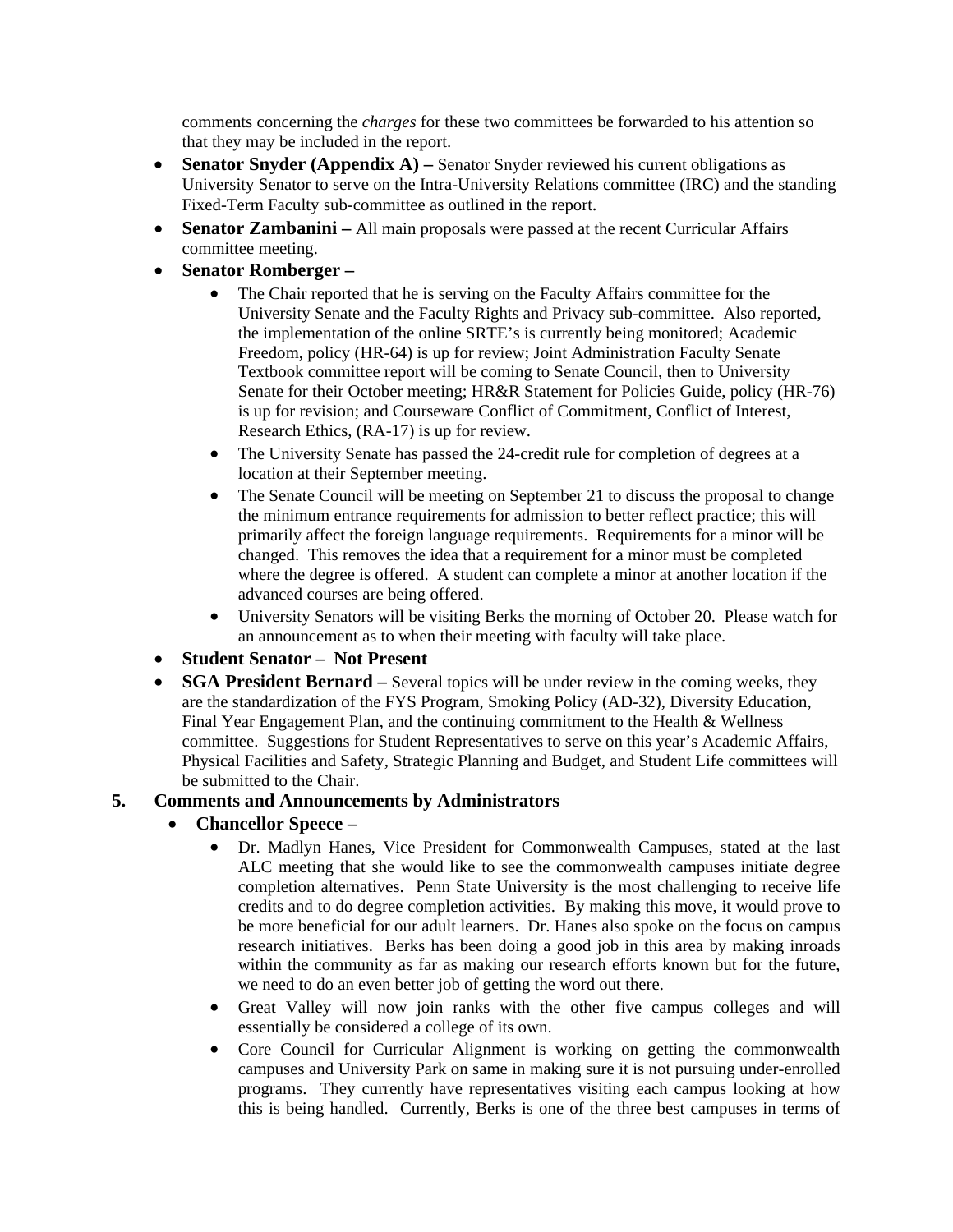not having under-enrolled classes. The current programs under review are biology, American studies and business.

- **Associate Dean Esqueda** 
	- An e-mail requesting suggestions for the next common reading book will be forthcoming.
	- The Celebrating Teaching Colloquium will be held on December 16, 2010. This year's topics will be Service Earning and Mentor Programs.
	- Faculty members were encouraged to forward their suggestions for topics for this year's Faculty Retreat.
- **6. Unfinished Business None**
- **7. Motions from Committees** 
	- **Approval of Senate Meeting Dates, Executive Committee (Appendix B)** A vote was called and the *motion was approved.*
	- **Approval of Senate Committee Chairs, Executive Committee (Appendix C)** A vote was called and the *motion was approved.*

#### **8. Informational Reports from Committees**

- **Committee Charges, Penn State Berks, 2009-2010, Executive Committee (Appendix D)** 
	- The Chair requested that any comments or suggestions concerning committee *charges* be forwarded to his attention.
- **Faculty Affairs Committee Bill Bowers**
	- Division P&T committee results are in: EBC Division, Malika Richards and Mike Bartolacci; HASS Division, Ken Fifer; SCI Division, Lorena Tribe and Tami Mysliwiec.
- **9. New Legislative Business None**

#### **10. Forensic Business –**

#### **Rising Cost of Textbooks and What to Do About It – Mohamad Ansari**

 There is an ongoing concern regarding the rising cost of textbooks. In the past 25 years alone, costs have increased dramatically making it very difficult for students to be able to keep up with these rising costs. The publishing companies in order to destroy the used book market have published new editions and continue to pass on the increased cost to the consumer. There is legislation coming to the University Senate from the faculty and is joined by the administration which states that *the higher education opportunity act reauthorization mandates that all information for textbooks be included in college and universities online course syllabus.* Also, effective July 1, *Pennsylvania General Assemblies College Textbook Affordability, Accountability and Accessibility Act requires faculty to choose the least expensive, educationally-sound textbooks.* These initiatives are what the mathematics department university-wide is striving for and we encourage other disciplines to join us with our efforts in helping to bring down these exorbitant textbook costs currently being passed on to our students.

#### **11. Adjournment**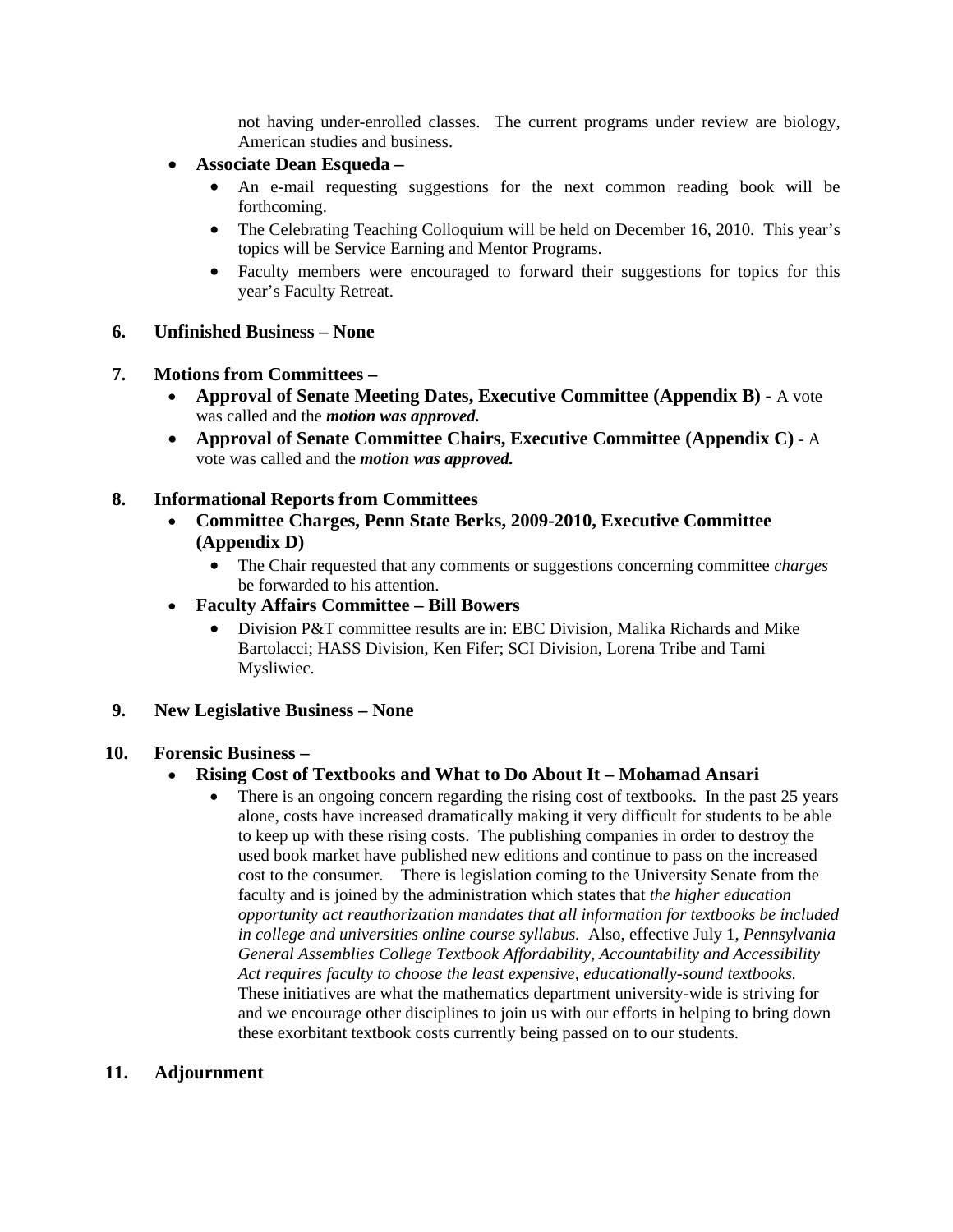# **Appendix A**

Motion from Academic Affairs and Executive Committee Policy for adornments worn by students at commencement October 11, 2010

The Senate Executive Committee and the Academic Affairs Committee sponsor the following legislation on adornments at commencement:

The Academic Affairs Committee of BKLV College proposed a policy regarding adornments which was presented at the meeting of the then Senate Council at its October 2004 meeting. There is a question of whether a vote was taken, thus a slightly revised policy is being brought to the Senate by the Executive Committee and the Academic Affairs Committee for approval.

#### **Academic regalia and adornments for students at commencement:**

 The academic cap and gown is the official attire for commencement. Only academic medals, pins, stoles, or cords issued by recognized national honor societies, Berks College, or Penn State University that do not obscure the academic attire and are pre-approved by the Academic Affairs Committee may be worn during commencement. Multiple academic adornments may be worn. Special circumstances will be considered by the AAC at least one month prior to commencement. Urgent circumstances will be resolved at the discretion of the Chancellor until such time when the AAC is able to officially consider the request.

Rationale:

- 1. We have modified University Park practice since the College began giving honors cords for distinction.
- 2. One of the privileges of a small college is we can monitor the appropriateness of the attire and recognize individual accomplishments.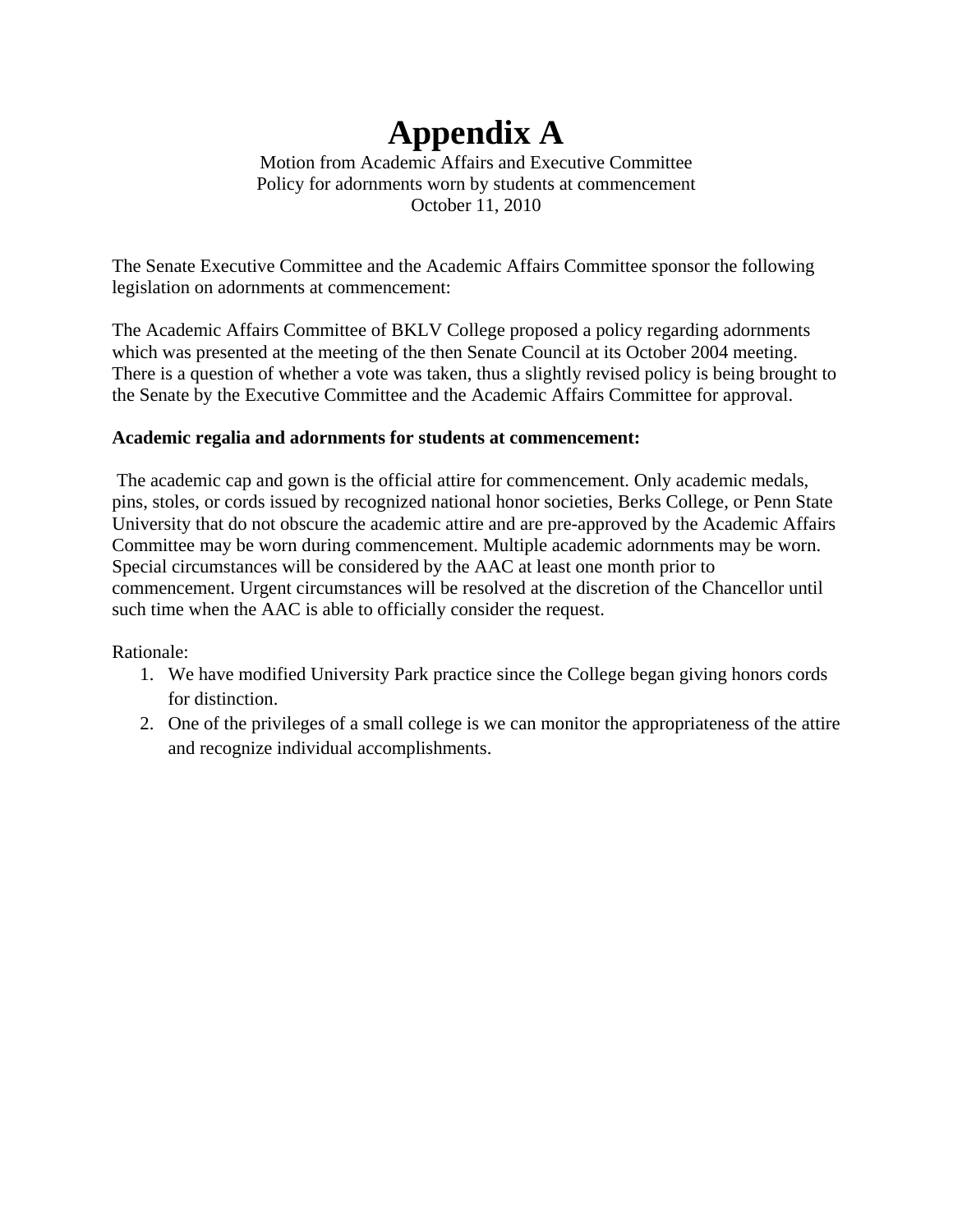# **Appendix B**

Motion from Executive Committee Berks Policy for Assignment of Faculty Office Space October 11, 2010

Chancellor Speece and Associate Dean Esqueda have requested a written document from the Berks Faculty Senate that articulates priority for assigning individual offices to faculty. In the spirit of the discussion under previous Chair Mohamad Ansari, the Executive Committee offers the following motion for approval:

The recommended procedure for assigning individual offices to Penn State Berks faculty (preference will take into consideration rank and seniority) shall be as follows:

- 1. Professor;
- 2. Faculty with administrative responsibilities requiring privacy;
- 3. Associate professor;
- 4. Tenure-line assistant professor;
- 5. Fixed-term faculty with senior rank;
- 6. Fixed-term faculty;
- 7. All other appointments

If a faculty member is offered a single office and chooses not to accept it he/she may submit a written petition along with justification to the Associate Dean for Academic Affairs if he/she feels their situation has changed. It is recommended that this request not be made more frequently than once every three years.

Exceptions to the above policy will be made by the Associate Dean.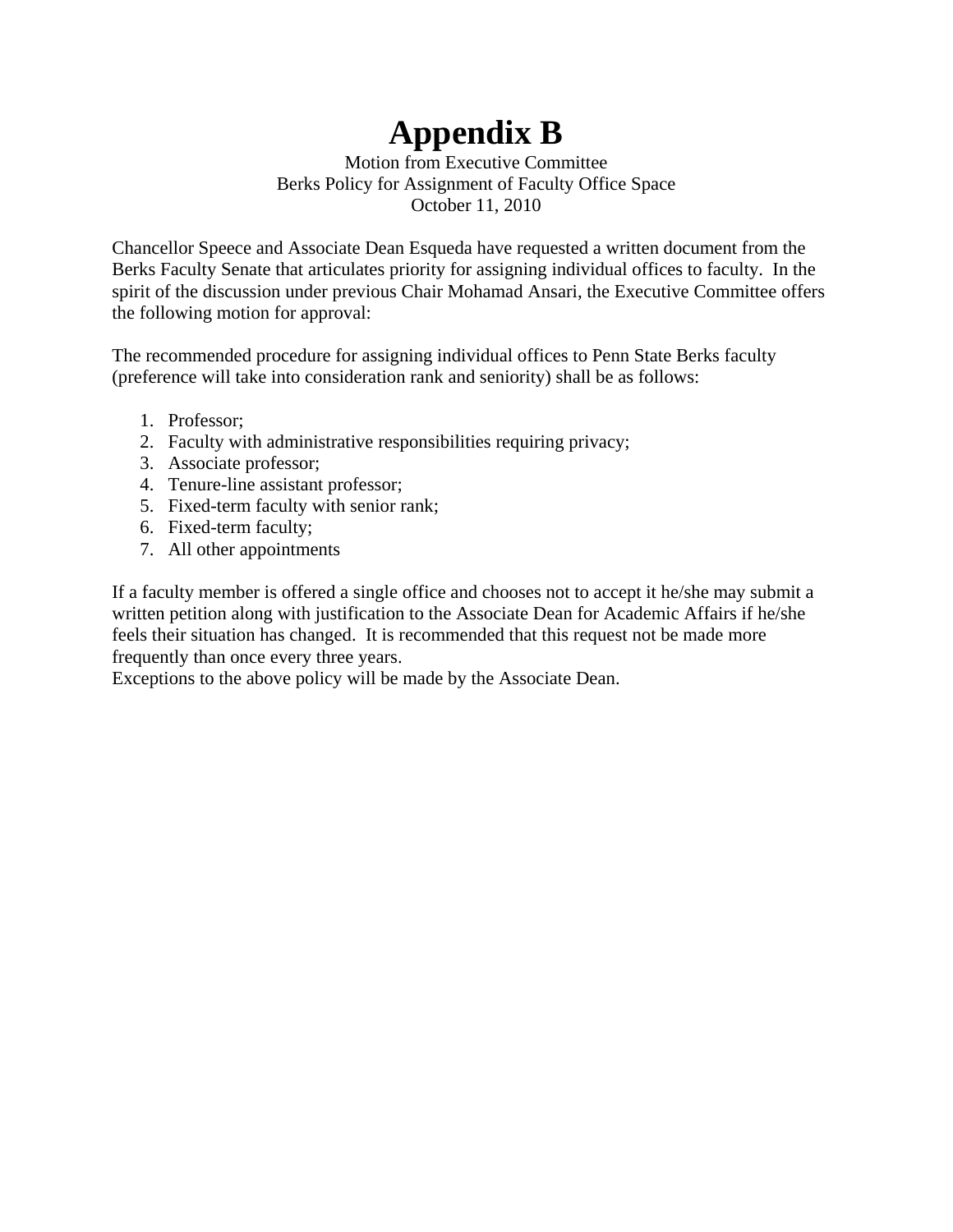## **Appendix C Academic Affairs Committee Meeting Minutes, Tuesday, October 5, 2010**

Present: David Bender, Nancy Dewald (Chair), Rachel Friedman, Tom Gavigan, Michele Ramsey, and Bob Zambanini.

#### **Proposed Legislation on Adornments at Commencement**

The Committee continued a discussion that they had started via email on proposed legislation on adornments at commencement to be sponsored jointly by the Senate Executive Committee and the AAC. Following discussion, the Committee made modifications to the draft provided by Senate Chair Andrew Romberger, and added some rationale to the legislation. The legislation is attached and will be forwarded to the Executive Committee.

#### **Common Reading Program Survey:**

Mary Lou D'Allegro is in the process of surveying students about the Common Reading Program, and she will report to us when she has the results of that survey.